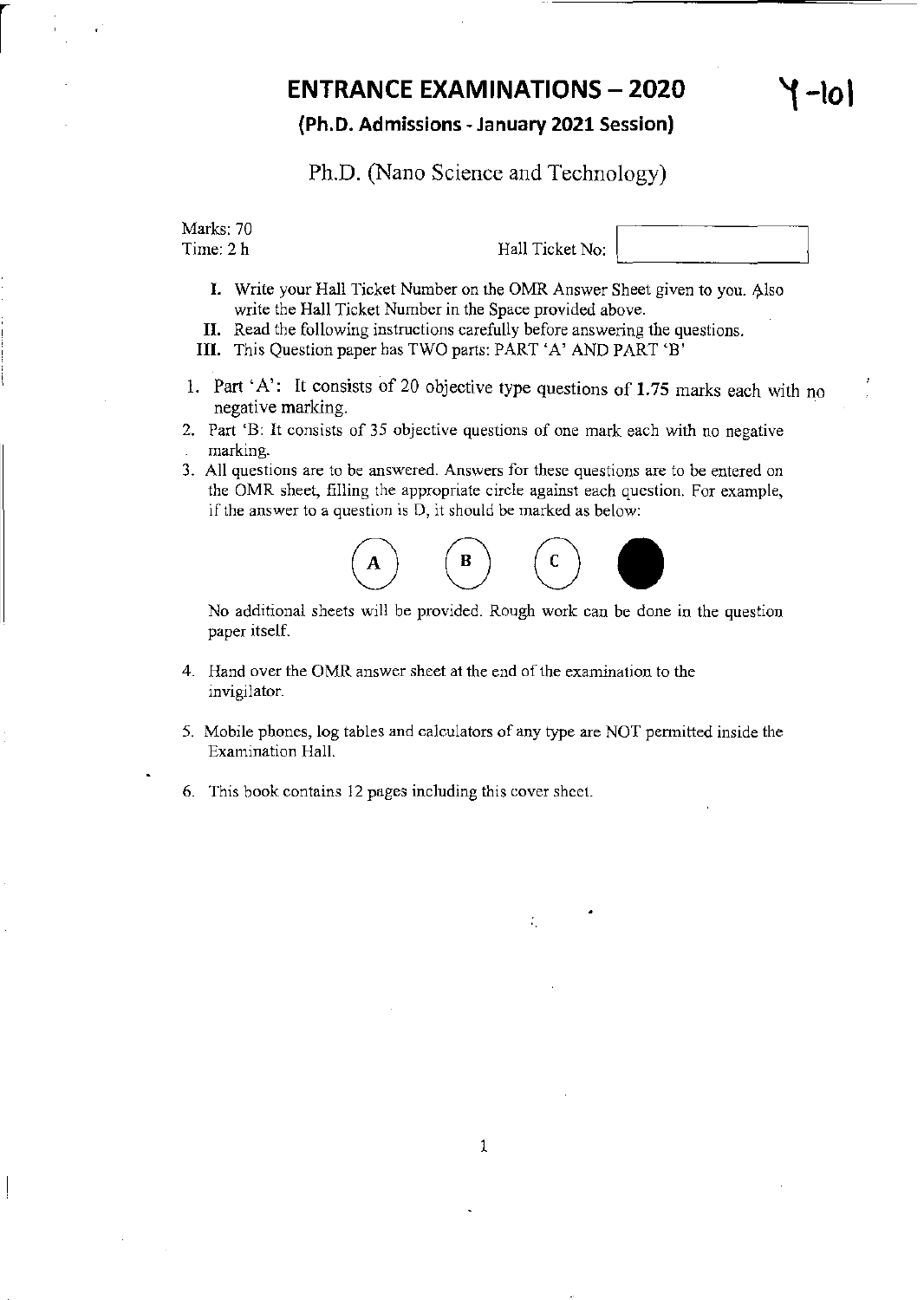#### PART A

- 1. A body weights 72 N on the surface of earth. What is the gravitational force on it due to earth at a height equal to half the radius of the earth from the surface?
	- A.72N
	- B. 28N
	- C. 16 N
	- D.32N
- 2. Which of the following is the material of mobile phone touchscreen?
	- A. Indium tin oxide
	- B. Indium silicide
	- C. Indium copper sulphate
	- D. Indium silver nitride
- 3. It is hotter at the same distance over the top of a fire than it is on the side of it mainly because:
	- A. Heat is radiated upwards
	- B. Air conducts heat upwards
	- C. Convection takes more heat upwards
	- D. Conduction, convection and radiation all contribute significantly in transferring heat upwards
- 4. Water is filled in a glass beaker at room temperature and the beaker is heated. The level of water in the beaker:
	- A. Rises
	- B. Does not change at all
	- C. First rises and then falls
	- D. First falls and then rises
- 5. A R. Rahman is conducting a musical night in an open auditorium in New York. If two persons, one who is sitting in the auditorium at a distance of 250 m from the stage and the other who is watching the live program on a television set sitting in front of it in Hyderabad, then which person will hear him first:
	- A. Person sitting in the auditorium in New York
	- B. Person sitting in front of the TV set in Hyderabad
	- C. Both will hear at same time
	- D. Cannot be said from the given information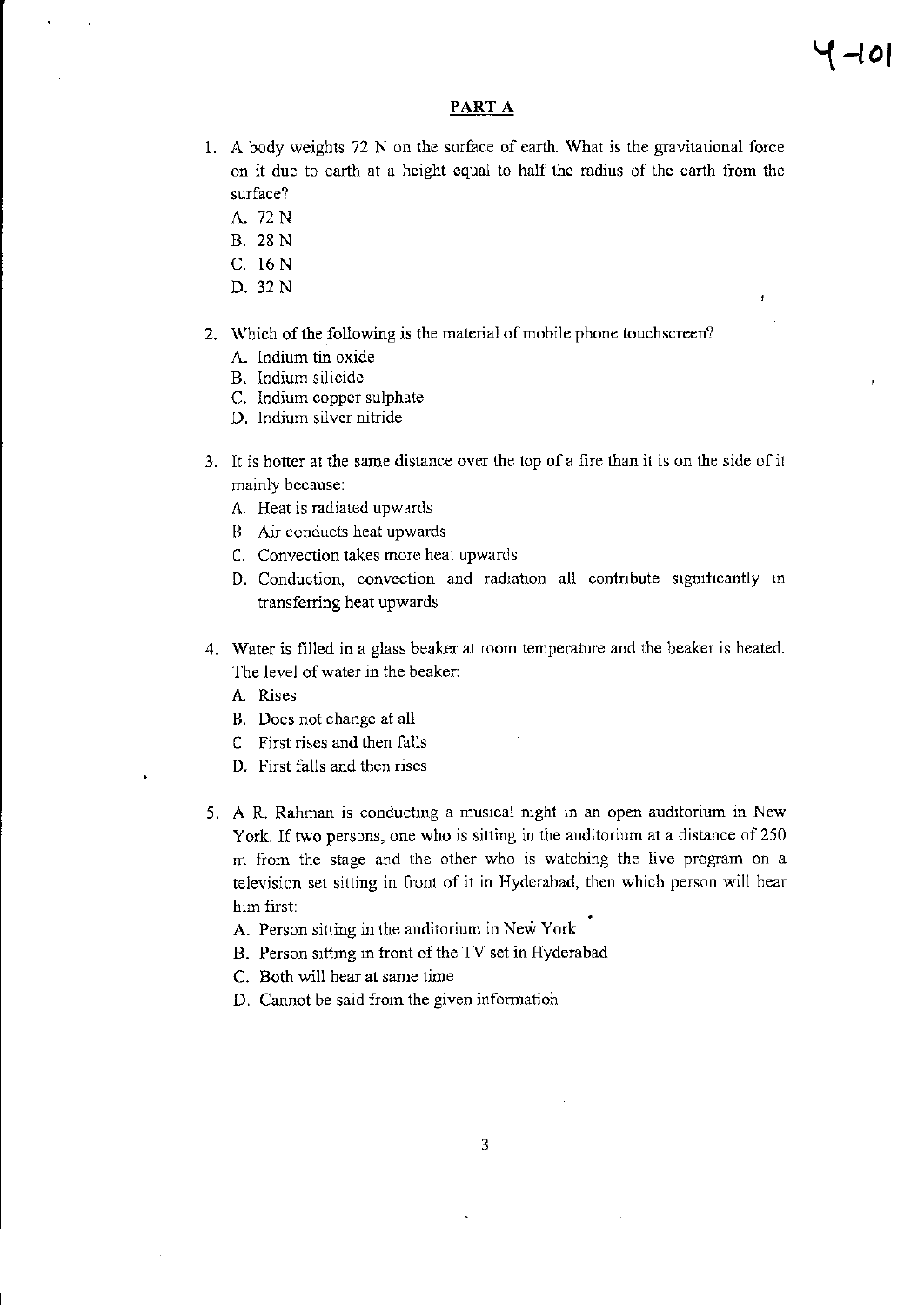- 6. The size of an air bubble rising up in water
	- A. Decreases
	- B. Increases
	- C. Remains same
	- O. May increase or decrease
- 7. Multiplication of which of the following, with the matrix  $A = \begin{bmatrix} 3 & 2 \\ 1 & 2 \end{bmatrix}$ , will yield the identity matrix I of same size.

A. 
$$
\begin{bmatrix} 1/3 & -1/2 \\ -1 & 1/2 \end{bmatrix}
$$
  
B. 
$$
\begin{bmatrix} 3/4 & -1/2 \\ -1/4 & 1/4 \end{bmatrix}
$$
  
C. 
$$
\begin{bmatrix} 1/3 & 0 \\ 0 & 1/2 \end{bmatrix}
$$
  
D. 
$$
\begin{bmatrix} 1/2 & -1/2 \\ -1/4 & 3/4 \end{bmatrix}
$$

- 8. Dot product of two vectors  $\overline{m}$ .  $\overline{n}$  represents
	- A. Magnitude of the area covered by  $\bar{m}$  and  $\bar{n}$
	- B. Direction of the area covered by two vectors
	- C. Magnitude of the projection of  $\bar{n}$  on  $\bar{m}$  multiplied by magnitude of  $\bar{m}$
	- D. Magnitude of the sum of two vectors
- 9. Function described at n discrete data· points, can be approximated to a polynomial of degree
	- A. *=n*
	- $B. = S_n 1$
	- $C. > n$
	- D.  $\geq n$
- 10. The velocity v of a body is given by  $v = t^2 + 3$  ms<sup>-1</sup>, where t is time in s. How far (in m) it moves in the interval from  $t = 0$  to  $t = 3$ ?
	- A. 18
	- B. 12
	- C. 9
	- D. 27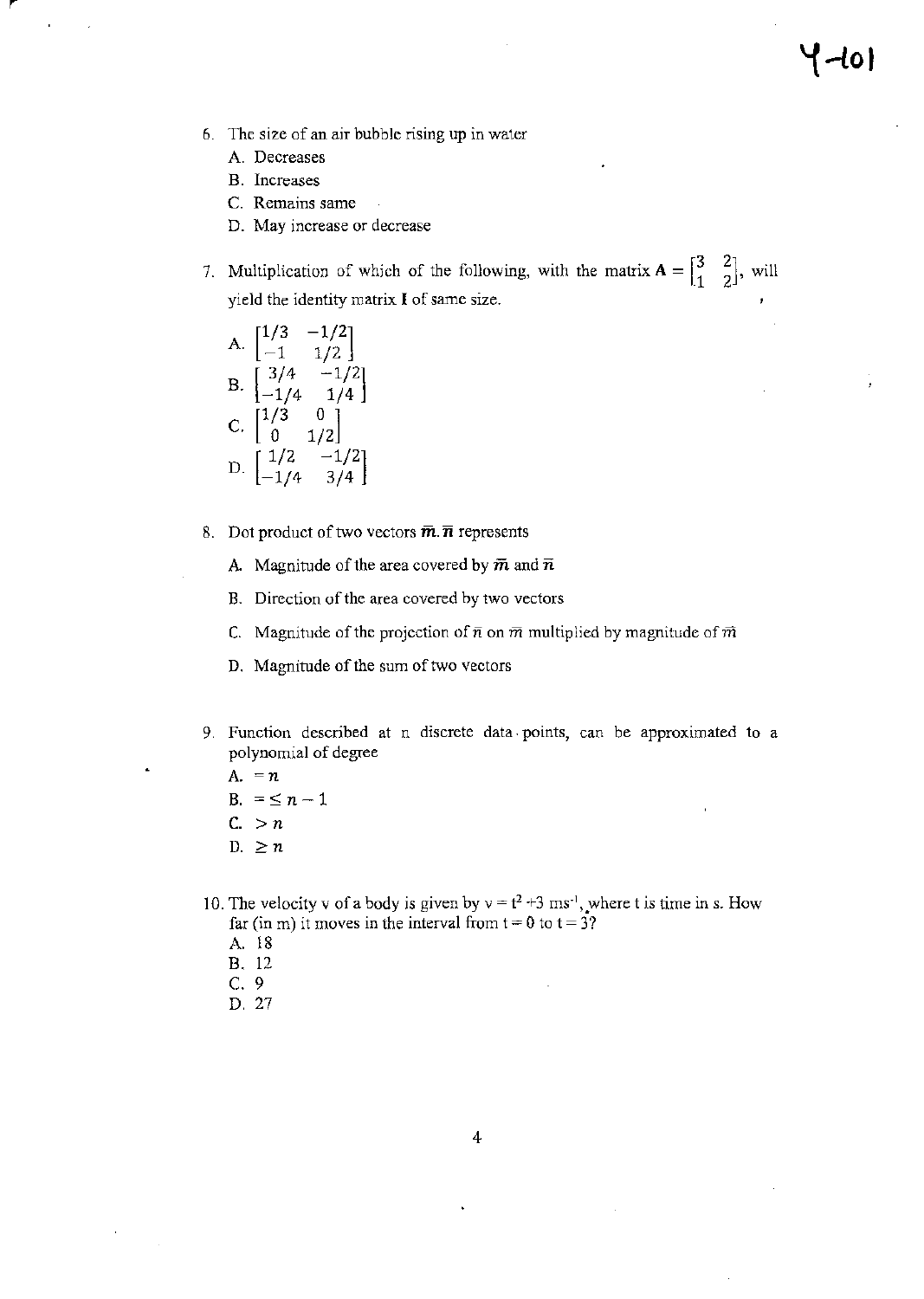- 11. 25 persons are in a foom, 15 of them play hockey, 17 of them play football and 10 of them play both hockey and football. Then the number of persons playing neither hockey nor football is
	- A. 2
	- B. 3
	- C. 17
	- D. 13

12. Let  $a=(4,5,6)$  and  $b=(-1,2,-4)$  calculate the tensor product

A. 
$$
\begin{bmatrix} -4 & -5 & -6 \ 8 & 10 & 12 \ -16 & -20 & -24 \end{bmatrix}
$$
  
B. 
$$
\begin{bmatrix} -4 & 8 & -16 \ -5 & 10 & -20 \ -6 & 12 & -24 \end{bmatrix}
$$
  
C. 
$$
\begin{bmatrix} 8 & 10 & 12 \ -4 & -5 & -6 \ -16 & -20 & -24 \end{bmatrix}
$$
  
D. 
$$
\begin{bmatrix} 8 & -4 & -16 \ 10 & -5 & -20 \ 12 & -6 & -24 \end{bmatrix}
$$

- 13. The equation of alternating voltage for an alternating current circuit is given by  $V = 200 \sin 314$  t, where t is time then the frequency of voltage is
	- A. SO Hz
	- B. 60 Hz
	- C. 314 lIz
	- D. 157 Hz
- 14. If the diameter of the lens aperture of an optical microscope is doubled, then the angular resolution of the microscope for a fixed incident wavelength
	- A. Decreases by a factor of 2
	- B. Decreases by a factor of 4
	- C. Increases by a factor of 2
	- D. Increases by a factor of 4
- 15. If the equation of a circle in rectangular coordinates is

$$
(x - \left(\frac{1}{2}\right))^2 + y^2 = \frac{1}{4},
$$

the corresponding equation in polar coordinates  $(r, \theta)$  is

- A.  $r = cos \theta$
- B.  $r(1-cos\theta)=0$
- C.  $r = \sin\theta$
- D.  $r^2$  (1-cos $\theta$ ) = 0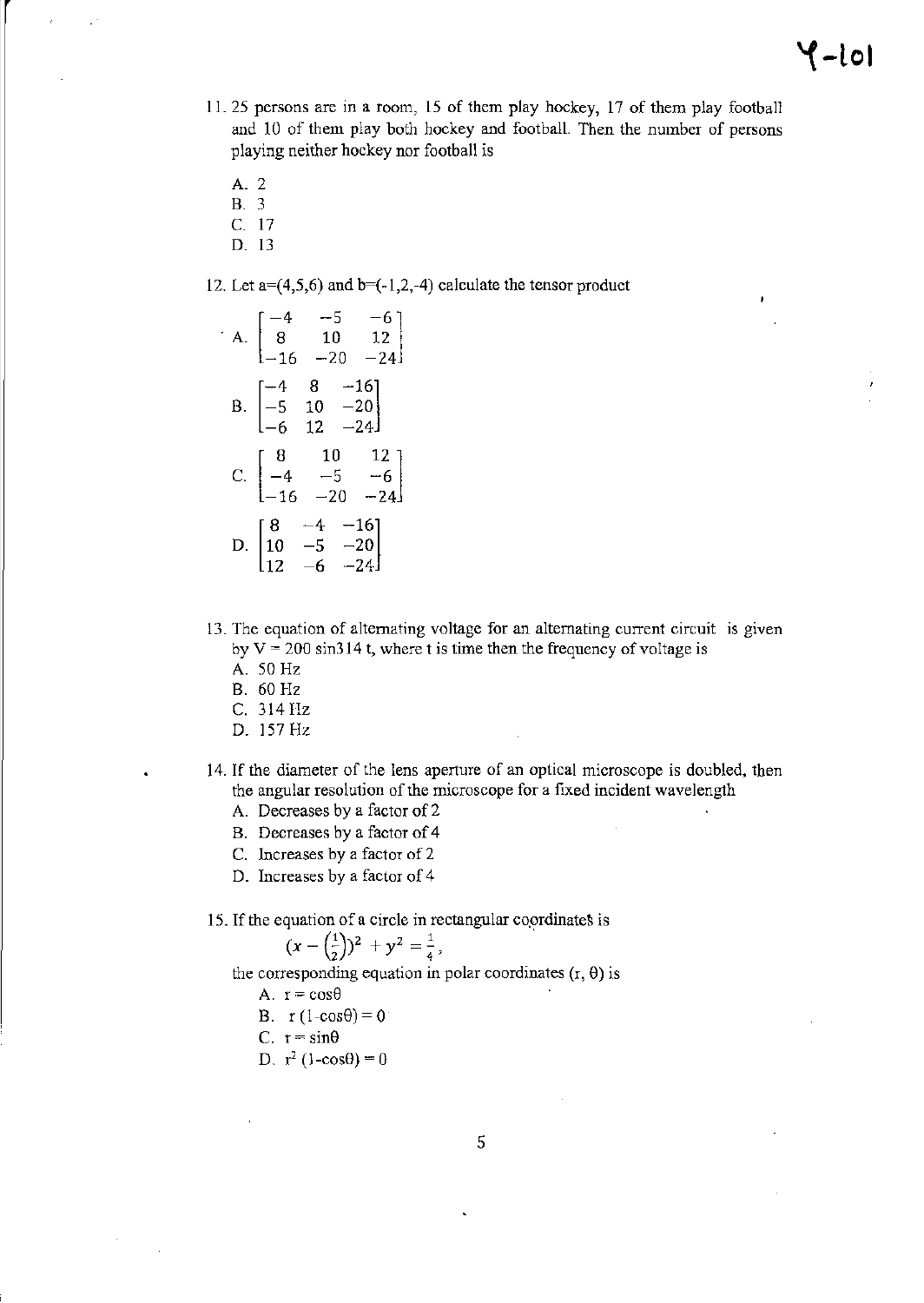- 16. When a sonometer wire of length L is plucked at a distance *U12* from one end then it vibrates with a minimum frequency nl. If the same wire is plucked at a distance *U3* from the other end, the minimum frequency with which it vibrates is  $n2$ , then the ratio of  $n1$  to  $n2$  is
	- A.  $1:4$
	- B. 4:1
	- C. 1:2
	- D. 3:1
- 17. If  $\vec{a}$ ;  $\vec{b}$  and  $\vec{c}$  are unit vectors such that  $\vec{a}$  +  $\vec{b}$  +  $\vec{c}$  =  $\vec{0}$ , then which of the following is correct?
	- A.  $\vec{a} \times \vec{b} = \vec{b} \times \vec{c} = \vec{c} \times \vec{a} = \vec{0}$
	- B.  $\vec{a} \times \vec{b} = \vec{b} \times \vec{c} = \vec{c} \times \vec{a} \neq \vec{0}$
	- C.  $\vec{b} \times \vec{b} = \vec{b} \times \vec{c} = \vec{a} \times \vec{c} = \vec{0}$
	- D.  $\vec{a} \times \vec{b}$ ,  $\vec{b} \times \vec{c}$ ,  $\vec{c} \times \vec{a}$  are mutually perpendicular
- 18. A steady current flows in a non-unifonn cross section metallic conductor. Which of the following statement is correct
	- A. Current is constant along the length of the conductor
	- B. Drift speed is constant along the length of the conductor
	- C. Current and drift speed both are constant along the length of the conductor
	- D. Both current and drift speed are not constant along the length of the conductor
- 19. The compound that is not a Lewis acid is
	- A. BF3
	- B. AlCl<sub>3</sub>
	- $C.$  Be $Cl<sub>2</sub>$
	- D. SnCl4
- 20. The sum of the ages of 3 children born at the intervals of 5 years. each, is 60 years. What is the age of the youngest child in years?

÷.

- $A: 20$
- B. 25
- C. 15
- D. 35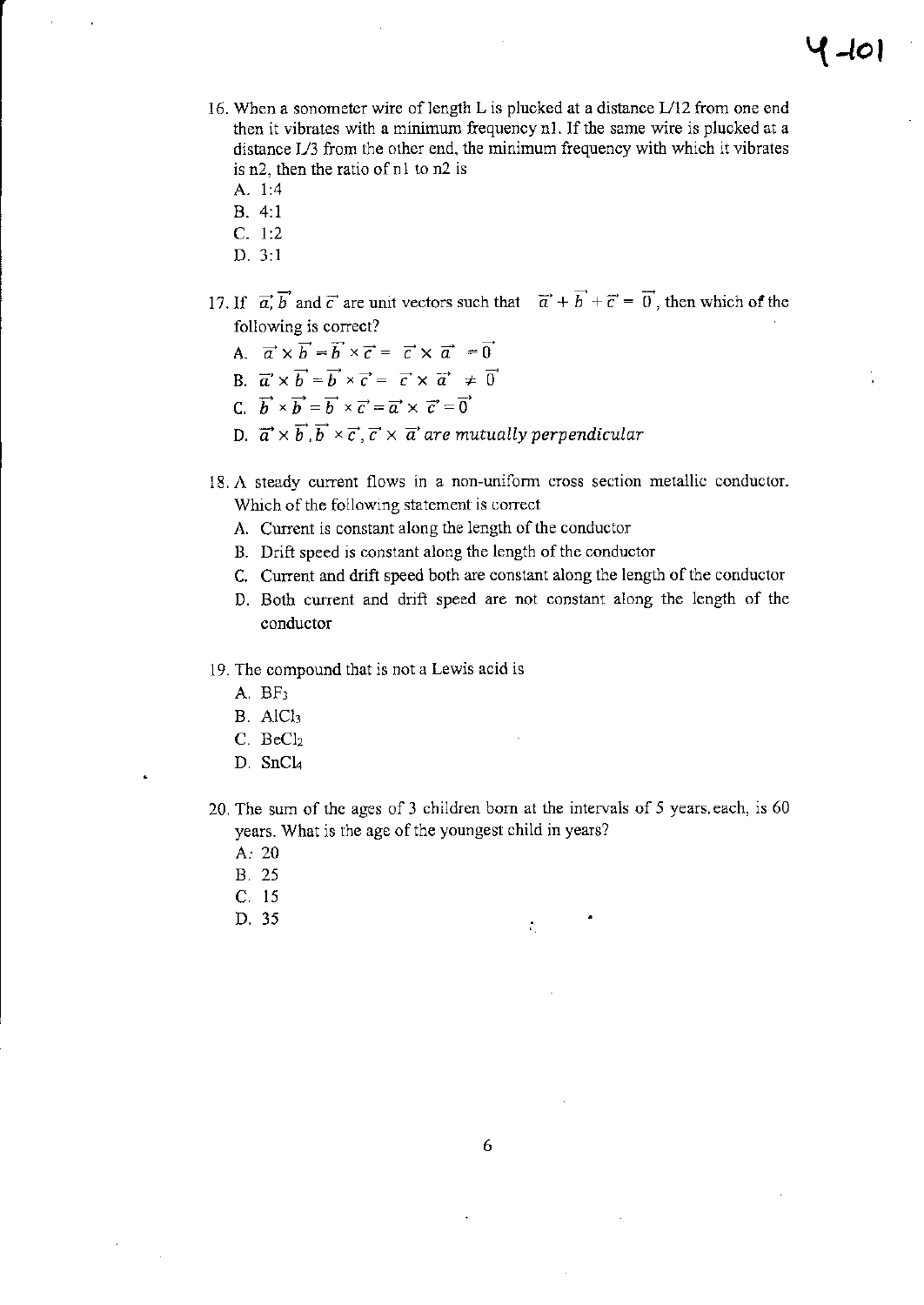#### PART<sub>B</sub>

- 21. The magnetic induction at magnetic poles is along:
- A. Vertical only
- B. Horizontal only
- C. Both vertical and horizontal
- O. Neither vertical nor horizontal
- 22. Umklapp process is related to:
- A. Electronic conductivity in materials
- B. Ionic conductivity in materials
- C. Thermal conductivity in materials
- D. Optical conductivity in materials
- 23. Pauli susceptibility of a magnetic material
- A. Increases with increase in temperature
- B. Decreases with increase in temperature
- C. Increases with increase in electronic density of states at the Fenni level
- D. Decreases with increase in electronic density of states at the Fermi level
- 24. In a natural process, the overall value of
- A. Entropy always decreases
- B. Entropy always increases
- C. Entropy remains constant
- D. Entropy may increase
- 25. Which of the following is involved in a Carnot's cycle
- A. Two isothermal steps
- B. Two isobaric steps
- C. Two isochoric steps
- D. Only one adiabatic step
- 26. Diamond is transparent. Which of the following is a valid reason?
- A. Bandgap of diamond  $> 3$  eV, no visible light is absorbed
- B. Bandgap of diamond  $> 3$  eV, all the visible light is absorbed
- C. Bandgap of diamond has no role on the transparency of diamond
- D. Bandgap of diamond  $> 3$  eV, some of the visible light is absorbed
- 27. The kinetic energy of the ejected photoelectron is dependent upon the energy of
- A. Ions around
- B. Photons around
- C. Material
- D. Impinging photon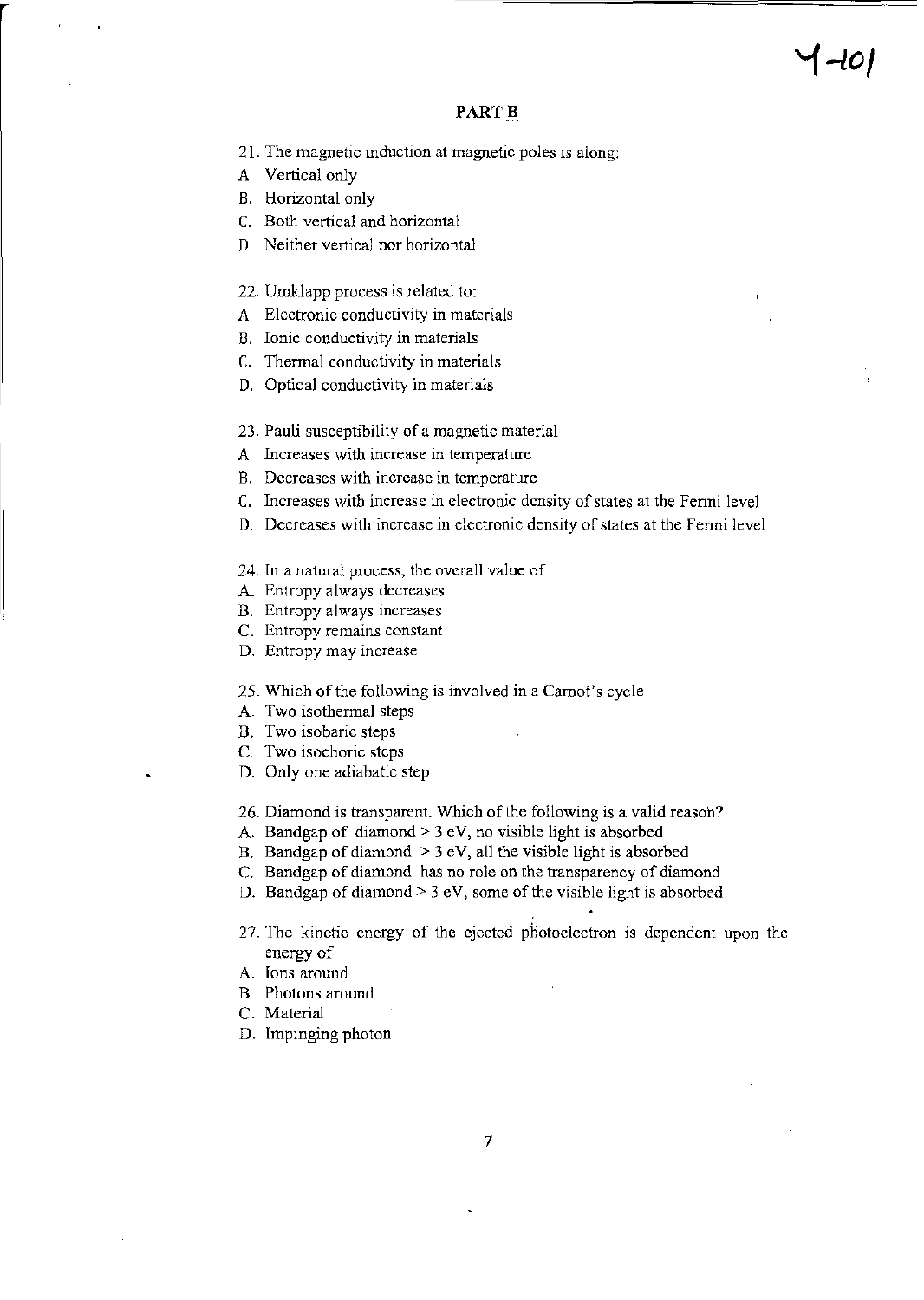- 28. The scanner of atomic force microscope is made of which kind of material
- A. Spring
- B. Photosensitive material
- C. Plasmonic material
- D. Piezoelectric material
- 29. How does the nature of lennard Jones (L-J) potential curve for two particles differ from the one for two surfaces
- A. The attractive part is steeper for two particles
- B. The attractive part is steeper for two surfaces
- C. The repulsive part is steeper for two surfaces
- D. The repulsive part is steeper for two particles
- 30. Which imaging mode suits for a specimen with two phases widely separated by atomic number
- A. Auger electrons
- B. Back scattered electrons
- C. Secondary electrons
- D. Cathodoluminescence
- 31. Metals are mostly transparent to which of the following electromagnetic radiation
- A. Infrared
- B. Visible
- C. Radio waves
- D. X-ray
- 32. Which of these statements regarding debonding (spallation) of coatings is incorrect
- A. If the residual stress in a coating is compressive, rather than tensile, then it is likely to debond from the substrate.
- B. Coatings are more likely to debond if the coating/substrate interface is brittle
- C. The main driving force for debonding of many coatings is stored energy elastic energy associated with the residual stresses
- D. Thick coatings tend to debond more readily than thin ones
- 33. In a circuit containing a complex impedance, maximum power transfer takes place when
- A. Load is a pure resistance
- B. Load impedance is purely capacitive
- C. Load impedance is equal to the complex conjugate of the circuit impedance
- D. Load impedance is zero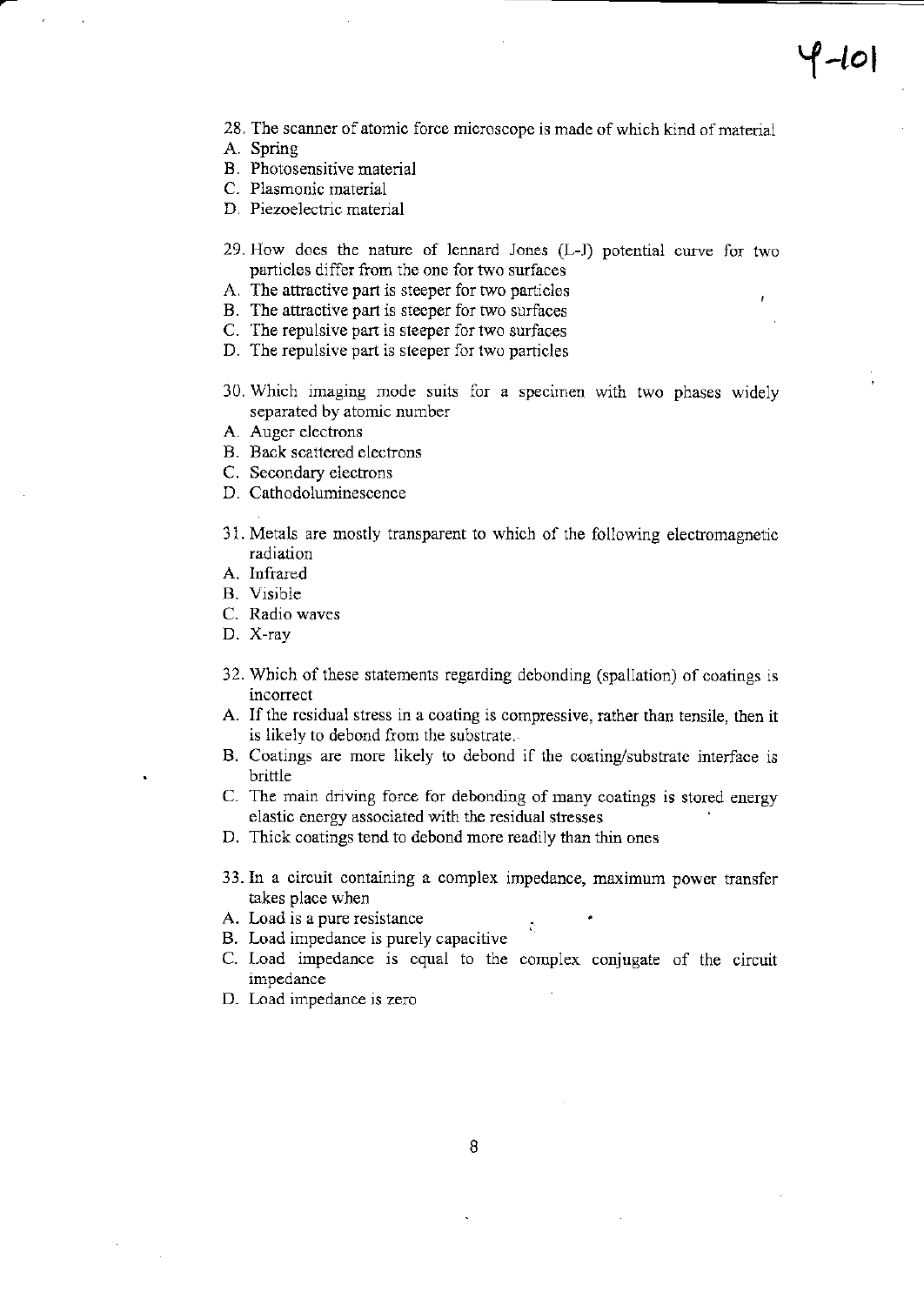# **'i-lOI**

- 34. For an infmitely thick perfect conductor, skin depth is the distance from the surface at which
- A. The current density starts decreasing
- B. The current density starts increasing
- C. The current density decreases to  $1/e$  of its value on the surface
- D. The current density increases by  $1/e$  of its value at the surface
- 35.10 a linear molecule, which of the following is valid.
- A. The symmetric stretching vibration is IR-inactive due to dipole moment change
- B. The symmetric stretching vibration is IR-inactive due to dipole moment does not change
- C. The asymmetric stretching vibration is IR-inactive due to dipole moment does not change
- D. The asymmetric stretching vibration is IR-inactive due to dipole moment change
- 36. Ultrasonic beam generated through transducer will emerge initially parallel which later diverges. This divergence can be calculated according to which of the following the formula?
- A.  $\sin \frac{\alpha}{2} = \frac{1.12\lambda}{2}$
- B.  $\sin \frac{\alpha}{2} = \frac{1.12\lambda}{\lambda}$
- $4$  2d C. Cos  $\frac{\alpha}{\epsilon} = \frac{1.12\lambda}{\epsilon}$
- 
- D.  $\cos \frac{a}{2} = \frac{1.12\lambda}{2d}$
- 37. The iron pillar in Delhi famous for rust-resistant composition IS manufactured by
- A. Casting
- B. Forging
- C. Rolling
- D. Extrusion
- 38. The density of the metals in the increasing order.
- A. Magnesium>Aluminum>Titanium>Iron
- B. Aluminum>Magnesium>Titanium>Iron
- C. Iron>Aluminum>Titanium>Magnesium
- D. Titanium>Aluminum>Magnesium>Iron

39. Conversion formula for temperature unit Fahrenheit to Celsius

- A. C~5/9 (F.32)
- B. C~7/9 (F·23)
- C. C~2/9 (F·23)
- D. C~3/9 (F·23)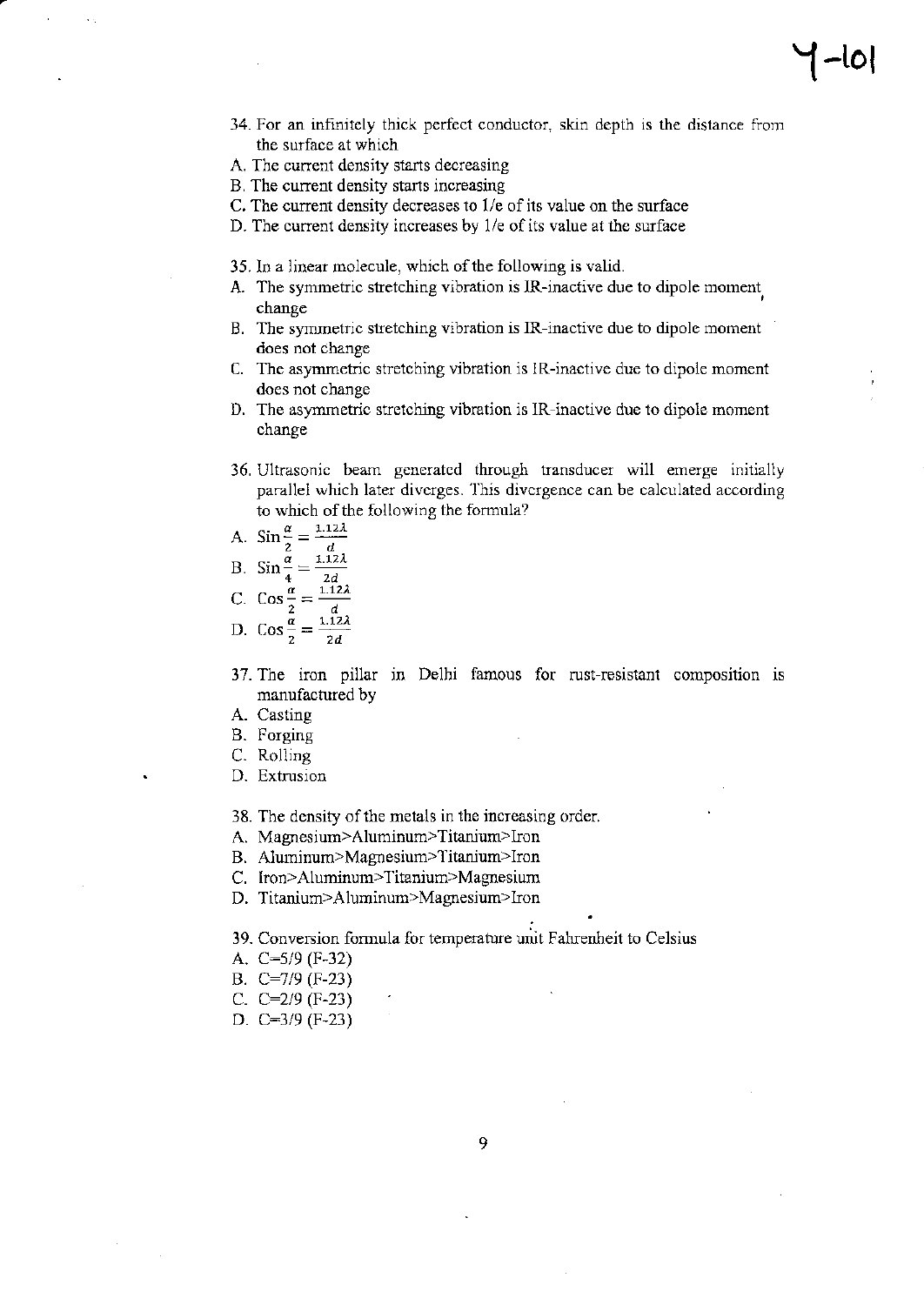- 40. The potential difference applied to an X-ray tube is 5 kV and the current passed through it is 4.8 rnA Then the number of electron striking the target per second is
- A.  $2 \times 10^{16}$
- B.  $3 \times 10^{16}$
- C.  $4 \times 10^{16}$
- D.  $1 \times 10^{17}$
- 41. The figure of merit (ZT) of a thermoelectric materials is given by ( $S$ ,  $\sigma$ ,  $\kappa$ ) are Seebeck's coefficient, electrical conductivity, thermal conductivity and T is temperature)

A. 
$$
ZT = \left(\frac{s^2 \sigma}{\kappa}\right)T
$$
  
\nB.  $ZT = \left(\frac{\sigma^2 s}{\kappa}\right)T$   
\nC.  $ZT = \left(\frac{s^2 \kappa}{\sigma}\right)T$   
\nD.  $ZT = \left(\frac{\sigma^2 \kappa}{s}\right)T$ 

42. Which of the following is a narrow bandgap semiconductor

- A. 8i
- B. GaN
- C. SiC
- D. Bi2Te3

43. Which of the following is a 2D nanomaterial

- A. Nanosheet
- B. Nanorod
- C. Nanobelt
- D. Nanofiber
- 44. Which of the following is the correct order for the electron mobility at room temperature
- A. 8i < PbTe < InP < Ge
- B. Si < Ge < InP < PbTe
- C. 8i < PbTe < Gc < InP
- D. Si < Ge < PbTe < InP
- 45. The wavenumber of mid-IR region of the electromagnetic spectrum is about

 $\ddot{\cdot}$ 

- A.  $4000 200$  cm<sup>-1</sup>
- B. 12,500 4000 em-<sup>l</sup>
- C.  $200 50$  cm<sup>-1</sup>
- D. 50 10 cm-<sup>1</sup>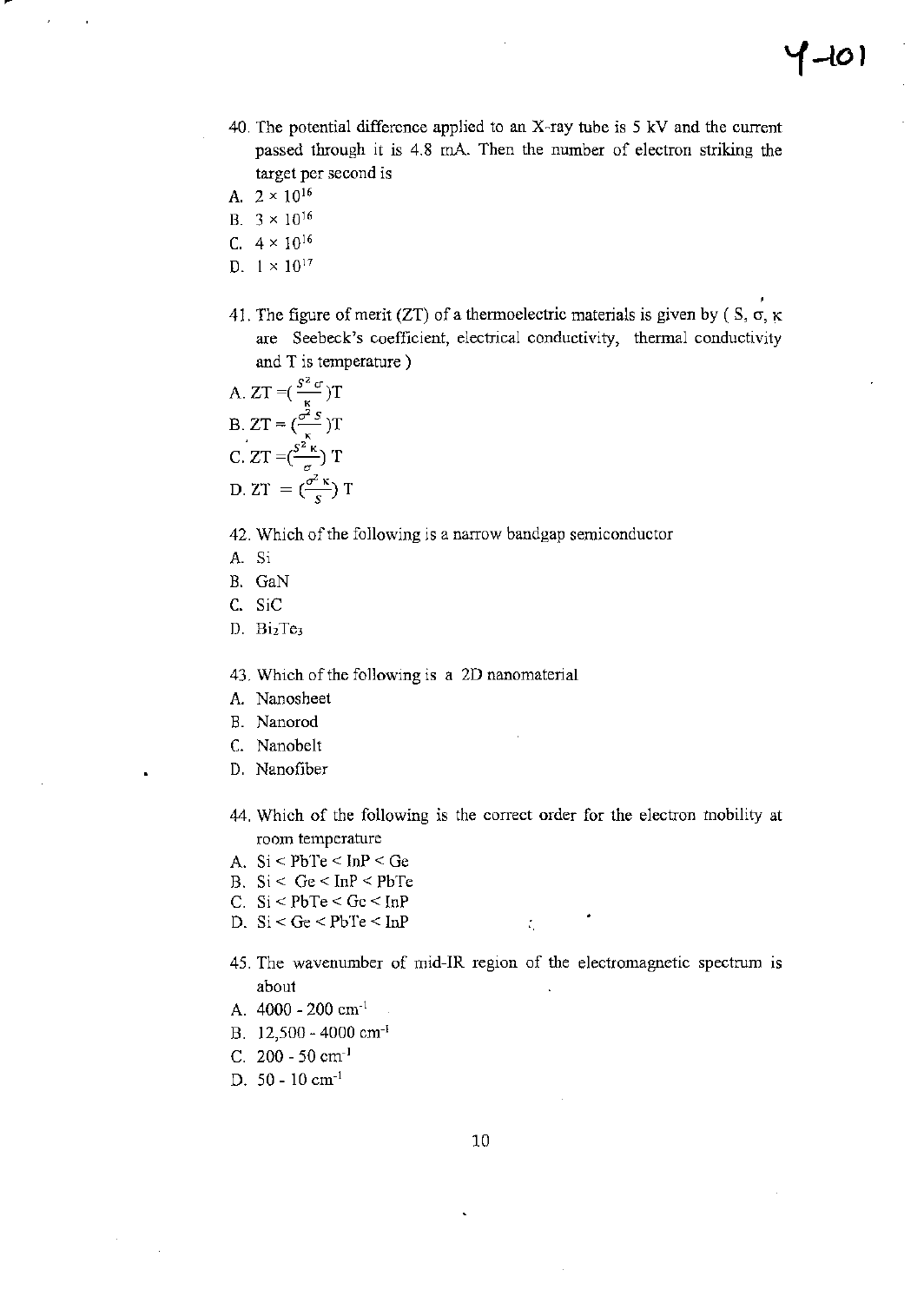46. The equilibrium is established between the undissolved salt and the ion in solution

 $AB \leftrightarrow A^+ + B^+$ 

The equilibrium constant  $(K)$  is given as

- A.  $K = \frac{[AB]}{[A^+] [B^+]}$ B.  $K = \frac{[A^+][B^+]}{[AB]}$ C.  $K = \frac{[A^+]}{[AB]}$ D.  $K = \frac{B^+}{[AB]}$
- 47. The wavelength falls in the range 200-800 nm of the electromagnetic spectrum is
- A. IR
- B. UV
- C. Visible
- D. NearIR
- 48. Which of the following is applied for classical particles?
- A. Bose-Einstein statistics
- B. Fenni-Dirac Statistics
- C. Gaussian statistics
- D. Maxwell-Boltzmann statistics
- 49. In inelastic collision
- A. Kinetic energy is not conserved
- B. Kinetic energy is conserved
- C. Potential energy is conserved
- D. Heat energy is conserved
- 50. Which is not organic?
- A. Humans, plants and other animals
- B. Most of the plastics
- C. Most of the petroleum products
- D. Common concrete and brick
- 51. Which one of the following is the most brittle
- A. Steel
- B. Ceramic
- C. Bronze
- D. Nylon

÷,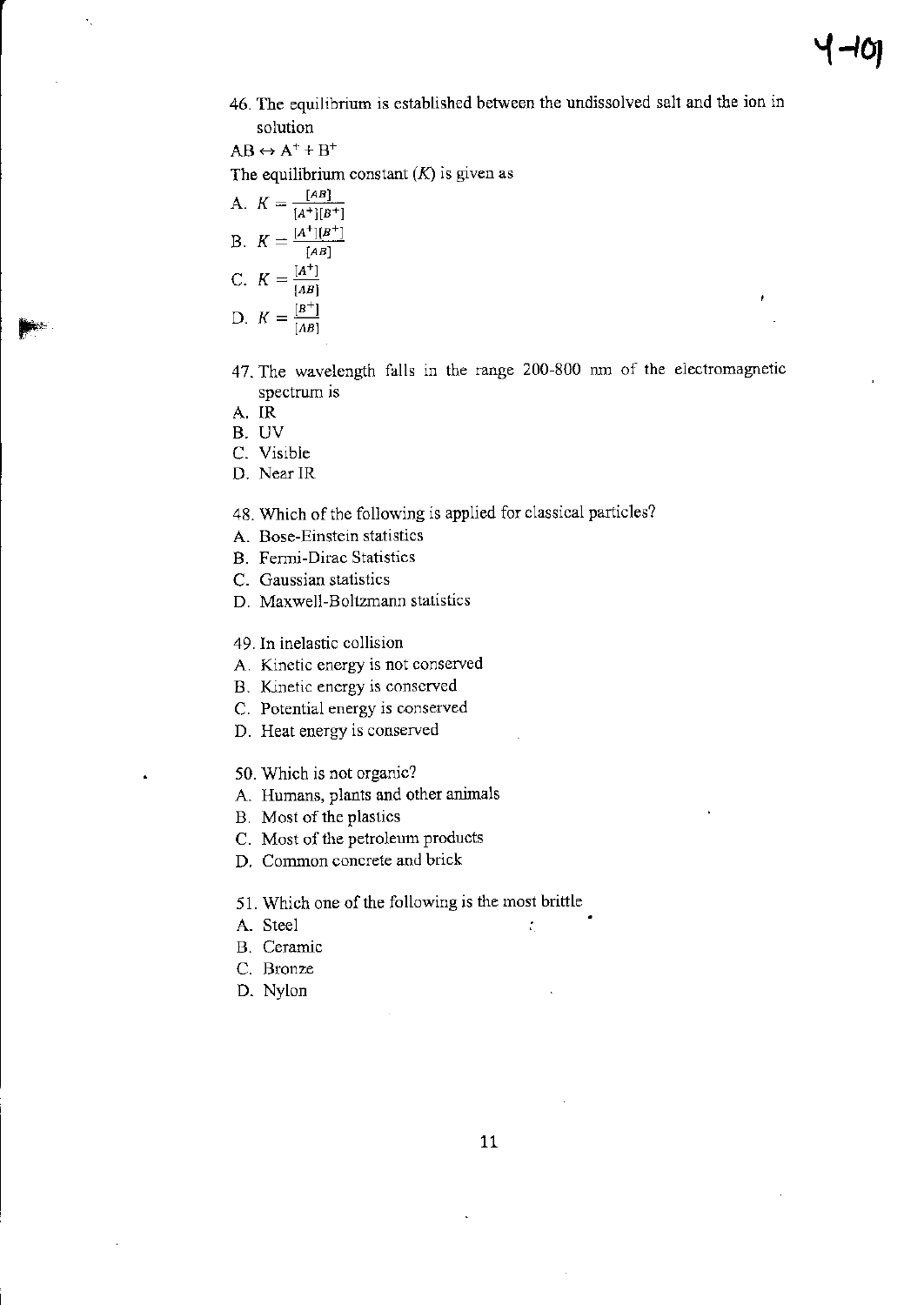52. Which of the following is deduced from the plastic regime of a stressstrain curve?

<sup>~</sup>**-10)** 

- A. Young's modulus
- B. Shear modulus
- C. Resilience
- D. Toughness

53. Which of the following is wrong about grain boundary in an alloy?

- A. Provides strengthening
- B. Acts as a nucleating site for phase transformations
- C. Has atoms in crystalline order
- D. Provides easier path for atomic diffusion
- 54. Bauschinger effect refers to
- A. Hysteresis loss during loading and unloading
- B. Anelastic deformation
- C. Dependence of yield stress on path and direction
- D. Elastic defonnation

#### 55. Following condition represents onset of necking

- A.  $\epsilon_u = n$
- B.  $\varepsilon_u=1-n$
- C.  $\varepsilon_{\rm u} = 1+n$
- D.  $\varepsilon_{\text{u}} = \ln(1+n)$

÷,